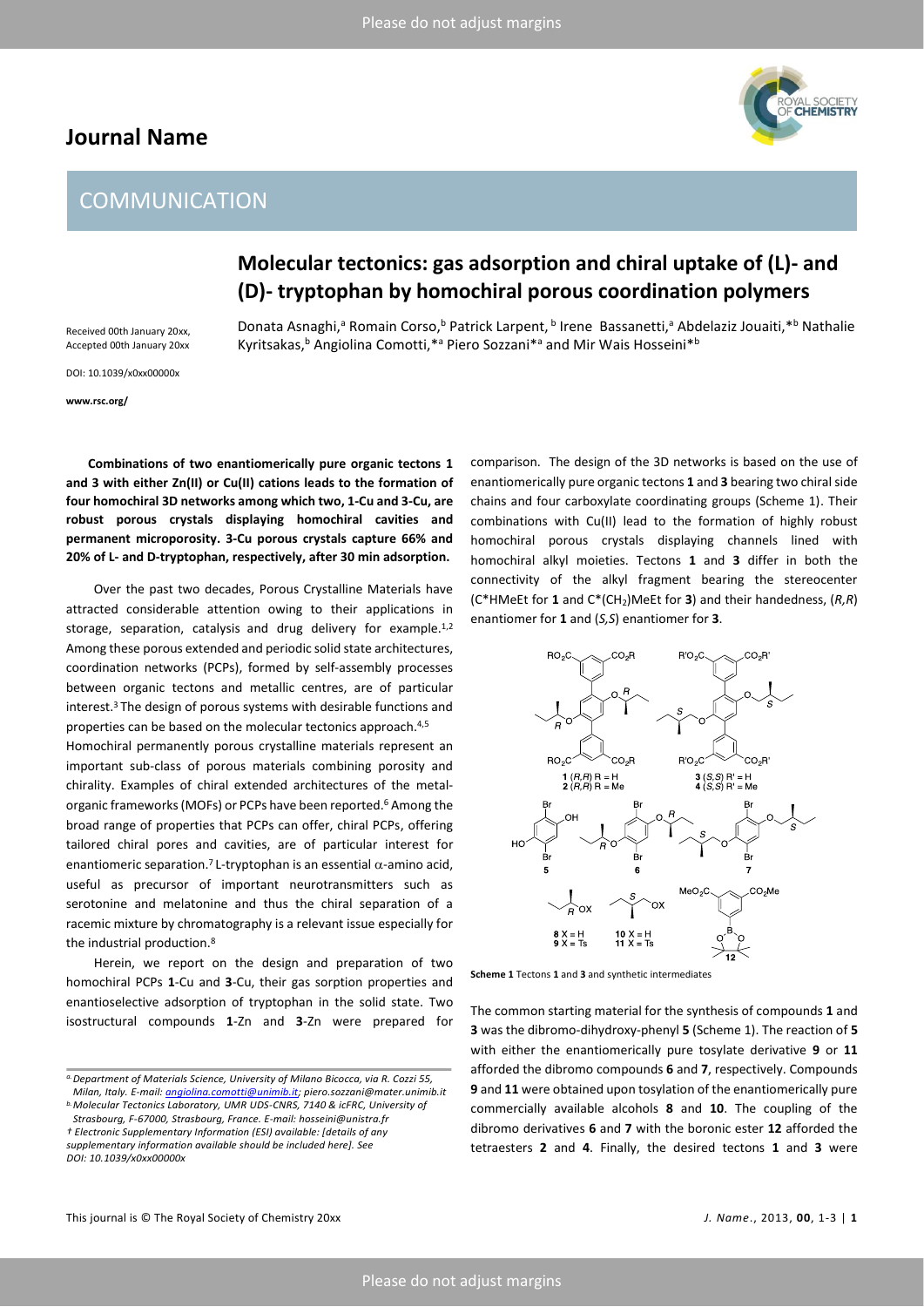#### **COMMUNICATION Journal Name**

obtained upon saponification of **2** and **4** (see ESI). As metallic centers Zn<sup>2+</sup> and Cu<sup>2+</sup> cations were chosen owing to their propensity to form paddlewheel-type nodes with carboxylate moieties.

The use of enantiomerically pure tectons for the preparation of chiral coordination networks has been employed by us<sup>9</sup> and others. $^{10}$ 

Under hydrothermal conditions, combinations of tectons **1** and **3** with  $Zn(NO<sub>3</sub>)<sub>2</sub>$  in DMF at 100 °C afforded colourless single crystals of **1**-Zn and **3**-Zn, respectively (see ESI). Under similar conditions, combinations of 1 and 3 with Cu(NO<sub>3</sub>)<sub>2</sub> in DMF at 85°C and in the presence of HCl (1 drop, 3.7%) afforded, after 24h, blue microcrystalline powders of **1**-Cu and **3**-Cu (see ESI).



**Fig. 1** Portions of the crystal structure of **1**-Zn (top) and **3**-Zn (bottom) showing the two types of channels along the c axis. The substituents bearing the stereogenic centres pointing towards the interior of channel are differentiated by color (blue for **1**-Zn and green for **3**-Zn). H-atoms and solvent molecules are omitted for clarity.

The solid state structures of **1**-Zn and **3**-Zn were elucidated by Xray diffraction on single crystals (Figure 1). In both cases, crystals, in addition to 1 or 3 tectons and Zn<sup>2+</sup> cation, contain solvent molecules. Solvent molecules were disordered and structures were refined using the squeeze command. Both coordination polymers crystallize in trigonal chiral space group *R3*. In both cases, the tetranionic octadentate tectons act as connecting units, linking two distinct Zn(II) atoms through dimeric paddle wheel type motif with a Zn-Zn distance of *ca* 2.98 Å. The Zn(II) centers adopt a distorted square pyramidal geometry with average Zn-O (carboxylate) distances of 2.056 Å for **1**-Zn and 2.118 Å for **3**-Zn. The coordination sphere around each metal centre, composed of four O atoms belonging to carboxylate moieties, is completed with a water molecule. The 3D architectures form an interconnected network of cavities of two distinct sizes and shapes: a large ovaloid cavity (14 Å x 14 Å x 25 Å) and a smaller spherical cavity with 13 Å diameter. The free volumes explored by a sphere of 1 Å radius account for 53% (6280 Å<sup>3</sup> ) and 52% (6148 Å<sup>3</sup> ) of the unit cell volume for **1**-Zn and **3**-Zn, respectively. Interestingly, the larger ovaloid cavities are decorated with the chiral fragments pointing towards the centre of the cavity, thus modulating

the available empty space by the nature of the appended chiral fragments.

Unfortunately, no single-crystals suitable for XRD analysis could be obtained for the Cu-based architectures. However, comparisons (Figure 2) of Powder X-ray Diffraction (PXRD) patterns of polycrystalline powders of **1**-Zn, **3**-Zn, **1**-Cu and **3**-Cu with patterns simulated for **1**-Zn and **3**-Zn using the single crystal data (ESI Fig. S17 and S18), revealed a good match between them. Thus, it seems reasonable to assume that **1**-Cu and **3**-Cu 3D-networks are isostructural with **1**-Zn and **3**-Zn, respectively.

In order to establish the robustness of crystalline materials and their permanent porosity, they were activated by solvent exchange with methanol and dichloromethane, followed by heating at 120 °C under dynamic vacuum for 12h. Unfortunately, **1**-Zn and **3**-Zn crystals were found to be unstable in  $CH_2Cl_2$  and thus it was not possible to perform solvent exchange to generate porous crystals. Interestingly, both **1**-Cu and **3**-Cu could be activated. This was established by PXRD which revealed minor changes of the unit cell parameters without loss of crystallinity (Figure 2). The thermal stability of the activated **1**-Cu and **3**-Cu crystals was studied by TGA which revealed that both materials were stable up to *ca* 300 °C (see ESI).



**Fig. 2** XRPD patterns for **1**-Zn (a), **1**-Cu (b), activated **1**-Cu (c), **3**-Zn (d), **3**-Cu (e) and activated **3**-Cu (f).

The permanent porosity of the Cu-based PCPs was demonstrated by N<sup>2</sup> adsorption–desorption measurements performed at 77 K (Figure 3). The adsorption isotherms display a sharp uptake at low pressure and Type-I profiles, which are characteristic of microporous solids. The BET and Langmuir surface areas were determined to be 954 $\mathrm{m}^2/\mathrm{g}$ and 1198 m<sup>2</sup>/g for **3**-Cu**,** and 930 and 1102 m<sup>2</sup>/g for **1**-Cu. The porosity was confirmed by CO<sub>2</sub> adsorption isotherms at 195 K. Isotherms of both samples exhibited Langmuir profiles that reached plateau values of about 243 cm<sup>3</sup>(STP)/g at 1 bar. The measured  $CO<sub>2</sub>$ capacities correspond to an occupied volume of 0.62  $\text{cm}^3/\text{g}$  (CO<sub>2</sub>) density (I) =  $0.77$  g cm<sup>-3</sup> was used), which matches the pore volumes of 0.57 and 0.59 cm<sup>3</sup>/g for **3**-Cu and **1**-Cu respectively, as estimated by considering the crystal density and pore volume explored by a sphere having a radius of 1.2 Å. Collectively, these results indicate an almost complete filling of the empty spaces in the crystal structures and prove the easy accessibility of cavities to diffusing gases. Taking advantage of the microporous nature of **1**-Cu and **3**-Cu crystals, they have been tested for their storage capacities under mild conditions by collecting  $CO_2$  and  $N_2$  adsorption isotherms up to 10 bar and at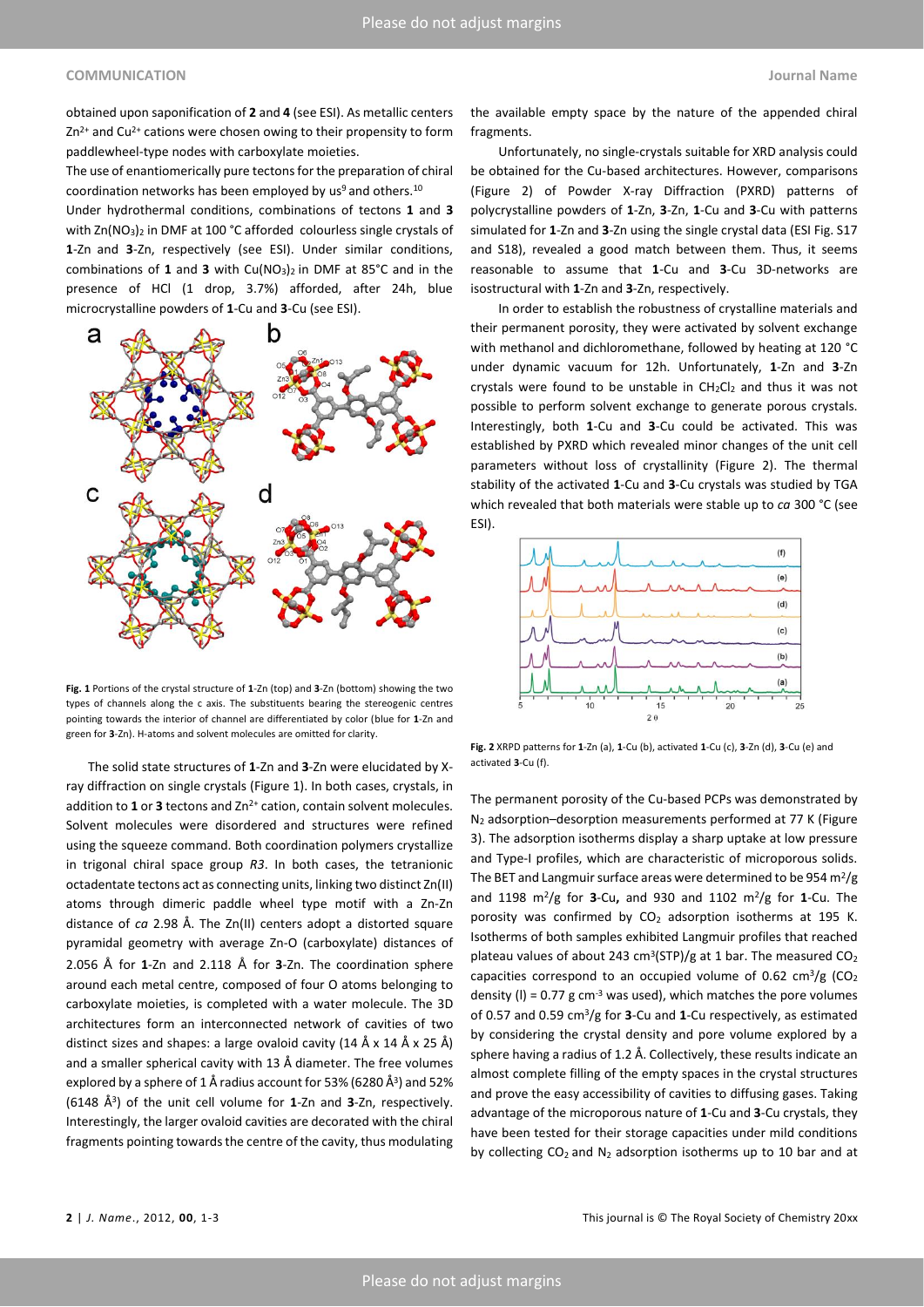room temperature and at 273 K. Dealing with CO2 capture, **1**-Cu shows Type-I isotherms and total absorbed amounts of 165 and 203 cm<sup>3</sup> (STP)/ g, corresponding to 32% and 40% of the host weight at moderate pressure of 10 bar. Nitrogen adsorption experiments (Figure 3), revealed low uptake even at high pressure and the uptake was directly proportional to pressure in the covered range, indicating low nitrogen affinity. This observation may be exploited for selective separation of carbon dioxide in a mixture with nitrogen. Furthermore, the porous crystals were checked for methane storage. CH4 isotherms exhibit Langmuir profiles reaching the value of 104  $\text{cm}^3\text{(STP)/g}$  at 273 K and 10 bar (extrapolated  $\text{Q}_{\text{max}}$ = 150 cm $^3\text{(STP)/g}$ . The isosteric heat of  $CO<sub>2</sub>$  adsorption, determined by applying the Van't Hoff equation, is 27 kJ/mol. This is in agreement with reported data for porous crystals and MOFs without open metal sites or specific interactions with pore's walls.<sup>2,14-16</sup> However, the binding energy for CH<sup>4</sup> of 18 kJ/mol is rather high and may be accounted for by multiple van der Waals interactions between the hydrocarbon pendant groups and the gas.<sup>17</sup> Similar values have been obtained for porous molecular crystals displaying pores lined with hydrocarbon moieties. <sup>18</sup>



**Fig. 3** CO<sub>2</sub> and N<sub>2</sub> adsorption isotherms at 195 K and 77 K for a) **3**-Cu, b) **1**-Cu, c) CO<sub>2</sub> (circles), CH<sub>4</sub> (triangles) and N<sub>2</sub> (diamonds) adsorption isotherms at 273 K (full symbols) and 298 K (empty symbols) for **1**-Cu compound.

The chiral and porous nature of **1**-Cu and **3**-Cu was exploited for chiral recognition and enantioselective adsorption.19-22 Based on the size of cavities and the nature of the chiral units pointing towards the interior of the empty chiral space, the adsorption of D- and Ltryptophan was investigated in water. Prior to adsorption studies, the stability and crystallinity of **1**-Cu and **3**-Cu in water at room temperature was investigated. After immersion in water for 24 h of the crystalline materials, the solvent was removed and the

## microcrystalline powder was studied by PXRD which revealed the integrity of the both materials (See ESI Fig S25 and S26). For the uptake processes, enantiopure activated crystals of **1**-Cu or **3**-Cu were immersed in an aqueous solution containing pure L- or Dtryptophan and their absorption capacity was monitored by UV-Vis absorption spectroscopy by measuring the intensity of the band at 280 nm of tryptophan in solution as a function of time as reported in Figure 4 (see ESI for optical absorption measurement methods). From the concentration values, calculated by the calibration line, the enantioselective recognition was evaluated as a function of time (Figure 5)*.* While enantioselective recognition was negligible in the case of **1**-Cu, **3-**Cu adsorbs preferably L-tryptophan: for instance after 30 mi. 66% of L- and 20% of D-tryptophan from solution were adsorbed with a ratio of 3.3. A higher ratio was obtained at shorter times and initial guest uptake. This is an indication that high enantioselectivity can be most favourably achieved far from the equilibrium conditions. The desorption process showed that, after 24 h, only 2.5-4.9% of guest is released from the adduct, indicating that strong host-guest interactions occur (Supporting Information). The higher stereoselectivity of **3-**Cu with respect to **1-**Cu can be explained by the longer pendants bearing the stereogenic carbons at their ends which protrude toward the center of the cavity and recognize more efficiently one of the enantiomers. However, the softness of the alkoxy chains does not allow high values of enantioselectivity.



**Fig. 4** UV-vis absorption spectra collected at different concentrations containing enantiopure D-tryptophan (a and c) and L-tryptophan (b and d) and **1**-Cu (a and b) and **3**-Cu (c and d), respectively.



**Fig. 5** Plot of guest concentration (C) versus time for a) **3**-Cu and b) **1**-Cu MOFs. L- and Dtryptophan are indicated as circles and triangles, respectively.

# **Journal Name COMMUNICATION**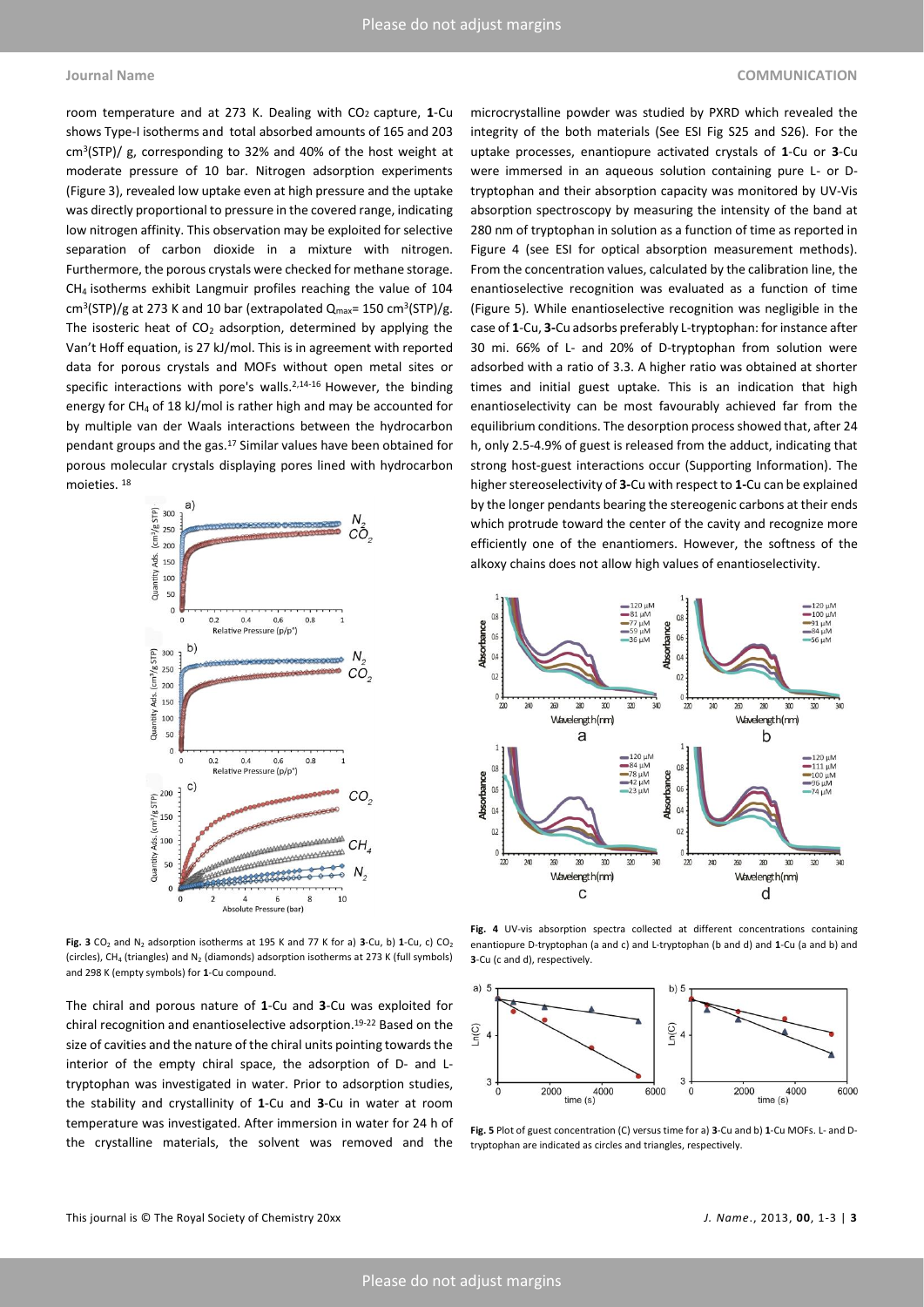#### **COMMUNICATION Journal Name**

In conclusion, two new enantiomerically pure organic tectons **1** and **3** bearing four carboxylate moieties as coordinating sites and two chiral appended chains were designed and prepared. Their reaction, under hydrothermal conditions in DMF, with Zn(II) and Cu(II) cations as metallic nodes leads to the formation of enantiomerically pure porous crystals with their space occupied by the chiral chains. The crystalline materials are robust and exhibit permanent porosity and high thermal stability. In the case of **1**-Cu and **3**-Cu, crystals are stable in water and in organic solvents. The latter solid state architectures were shown to uptake guest molecules. The Copper based porous crystals capture  $N_2$ , CO<sub>2</sub> and CH<sub>4</sub> molecules. The sorption of CO<sub>2</sub> takes place at room temperature and under rather low pressure (10 bar). Interestingly, the porous crystals show high affinity for  $CO<sub>2</sub>$  with respect to N2. Furthermore, **1**-Cu and **3**-Cu were shown to adsorb Dand L-tryptophan from water. Interestingly, **3**-Cu preferably adsorbed L-tryptophan: the amount of adsorbed L- versus Dtryptophan resulted in a ratio higher than 3.3 after 30 min. With the aim of exploring selective chiral uptake and separation of other chiral molecules such as alcohols by homochiral porous crystalline architectures, we currently investigate the synthesis of new enantiomerically pure tectons and their combinations with metal centers.

#### **Notes and references**

We thank the Université de Strasbourg, the C.N.R.S, the International centre for Frontier Research in Chemistry (icFRC), the Labex CSC (ANR-10-LABX- 0026 CSC) within the Investissement d'Avenir program ANR-10-IDEX-0002-02, the Institut Universitaire de France, the Ministère de l'Enseignement Supérieur et de la Recherche for financial support. A. C. thanks PRIN n. 2016-CTEBBA, INSTM/Lombardy Region and Cariplo Foundation for financial support.

- 1 (a) H-C. Zhou and S. Kitagawa, *Chem. Soc. Rev.*, 2014, **43**, 5415; S. Lee, E. Kapustin, O. M. Yaghi, *Science*, 2016, **353**, 808; (b) J.-R. Li, J. Sculley and H.-C. Zhou, *Chem. Rev.*, 2012, **112**, 869; (c) G. Férey, *Chem. Soc. Rev*., 2008, **37**, 191.
- 2 N. B. McKeown, *J. Mater. Chem.,* 2010, **20**, 10588; [J. R. Holst,](http://www.nature.com/nchem/journal/v2/n11/abs/nchem.873.html#auth-1) [A. Trewin](http://www.nature.com/nchem/journal/v2/n11/abs/nchem.873.html#auth-2) and [A. I. Cooper,](http://www.nature.com/nchem/journal/v2/n11/abs/nchem.873.html#auth-3) *Nature Chem.*, 2010, **2**, 915; P. Sozzani, S. Bracco, A. Comotti, L. Ferretti and R. Simonutti, *Angew. Chem. Int. Ed.*, 2005, 44, 1816.
- 3 (a) B. F. Abrahams, B. F. Hoskins and R. Robson, *J. Am. Chem. Soc*., 1991, **113**, 3606; (b) S. R. Batten and R. Robson, *Angew. Chem. Int. Ed*., 1998, **37**, 1460.
- 4 a) M. Simard, D. Su, J. D. Wuest, *J. Am. Chem*. *Soc*., 1991, **113**, 4696; b) S. Mann, *Nature*, 1993, **365**, 499; c) M. W. Hosseini, *Acc. Chem. Res.* 2005, **38**, 313.
- 5 M. W. Hosseini, *CrystEngComm*., 2004, **6**, 318.
- (a) V.N. Yadav, A. Comotti, P. Sozzani, S. Bracco, T.Bonge-Hansen, M. Hennum and C.H. Gorbitz, *Angew. Chem. Int. Ed.,* 2015, **54**, 15684; (b) S-Y. Zhang, L. Wojtas and M. J. Zaworotko, *J. Am. Chem. Soc.*, 2015, **137**, 12045; (c) A. Comotti, S. Bracco, G. Distefano and P. Sozzani, *Chem. Commun.***,** 2009, 284; (d) A. Comotti, A. Fraccarollo, S. Bracco, M. Beretta, G. Distefano, M. Cossi, L. Marchese, C. Riccardi and P. Sozzani, *Cryst. Eng. Comm.*, 2013, **15**, 1503; (e) C. Zhou, Y. Wen and X. Wu, *Cryst. Eng. Commun.*, 2016, **18**, 2792; (f) D. N. Dybtsev, A. L. Nuzhdin, H. Chun, K. P. Bryalikov, E. P. Talsi, V. P. Fedin and K. Kim, *Angew. Chem. Int. Ed*., 2006, **45**, 916; (g) Z.-X. Xu, Y.-X. Tan, H.-R. Fu, Y. Kang

and J. Zhang, *Chemm. Commun.*, 2015, **51**, 2565; (h) Z.-X. Xu, Y.-L., Ma and J. Zhang, *Chemm.Comunn.*, 2016, **52**, 1923; (i) Z.-G. Gu, C.Zhan, J. Zhang and X. Bu, *Chem. Soc. Rev.*, 2016, **45**, 3122; (l) Z.-X. Xu, H.-R. Fu, X. Wu, Y. Kang and J. Zhang, *Chem. Eur. J.*, 2015, **21**, 10236.

- (a) D. Bradshaw, T. J. Prior, E. J. Cussen, J. B. Claridge and M. J. Rosseinsky, *J. Am. Chem. Soc.*, 2004, **126**, 6106; (b) Y. Liu , W. Xuan and Y. Cui, *Adv. Mater.,* 2010, **22**, 4112; (c) Y. Peng, T. Gong, K. Zhang, X. Lin, Y. Liu, J. Jiang and Y. Cui, *Nature Commun.*, 2014, **5**, 4406.
- 8 (a) M.Dolowy and A.Pyka, *Biomed Chromatogr*, 2014, **28**, 84; (b) W.Pen-Cheng, G.Jun and S.L.Cheng, *J Chromatogr A*, 2002, 942 (**1-2**), 115.
- 9 (a) A. Jouaiti, M. W. Hosseini and N. Kyritsakas, *Chem. Commun*, 2002, 1898; (b) P. Grosshans, A. Jouaiti, V. Bulach, J.-M. Planeix, M. W. Hosseini and J.-F. Nicoud, *Chem. Comm*un., 2003, 1336; (c) M.-J. Lin, A. Jouaiti, P. Grosshans, N. Kyritsakas and M. W. Hosseini, *Chem. Commun.*, 2011, **47**, 7635; (d) P. Larpent, A. Jouaiti, N. Kyritsakas and M. W. Hosseini, *Chem. Comm.*, 2013, **49**, 4468; (e) N. Marets, V. Bulach and M. W. Hosseini, *New J. Chem*., 2013, **37**, 3549; (f) P. Larpent, A. Jouaiti, N. Kyritsaka and M. W. Hosseini, *Dalton Trans*., 2014, **43**, 166; (g) C. Xu, A. Guenet, N. Kyritsakas, J.- M. Planeix and M. W. Hosseini, *Inorg Chem.* 2015, **54**, 10429.
- 10 (a) X. Duan, Q. Zhang, J. Cai, Y. Cui, C. Wu, Y. Yang and G. Qian, *Micropor. Mesopor. Mater.*, 2014, **190**, 32; (b) S. Lee, E. A. Kapustin and O. M. Yaghi, *Science*, 2016, **353**, 6301; (c) K. J. Hartlieb, J. M. Holcroft, P. Z. Moghadam, N. A. Vermeulen, M. M. Algaradah, M. S. Nassar, Y. Y. Botros, R. Q. Snurr and J. F. Stoddart, *J. Am. Chem. Soc.*, 2016, **138**, 2292.
- 11 T. A. Makal, X. Wang and H.-C. Zhou, *Cryst. Growth Des.*, 2013, **16**, 4760.
- 12 Y. He, B. Li, M. O'Keeffe and B. Chen, *Chem. Soc. Rev.*, 2014, **43**, 5618.
- 13 (*a*) Z. Guo, H. Wu, G. Srinivas, Y. Zhou, S. Xiang, Z. Chen, Y. Yang, W. Zhou, M. O Keeffe and B. Chen, *Angew. Chem. Int. Ed.*, 2011, **50**, 3178; (*b*) D. Yuan, D. Zhao, D. Sun and H. C. Zhou, *Angew. Chem. Int. Ed.*, 2010, **49**, 5357.
- 14 (*a*) J. R. Li, R. J. Kuppler and H. C. Zhou, *Chem. Soc. Rev.*, 2009, **38**, 1477; (*b*) H. Zhang, P. Deria, O. K. Farha, J. T. Hupp and R. Q. Snurr, *Energy Environ. Sci.,* 2015, **8**, 1501.
- 15 (*a*) Y. Peng, V. Krungleviciute, I. Eryazici, J. T. Hupp, O. K. Farha and T. Yildirim, *J. Am. Chem. Soc.*, 2013, **135**, 11887; (*b*) H. C. Zhou, J. R. Long and O. M. Yaghi, *Chem. Rev.*, 2012, **112**, 673.
- 16 J. A. Mason, J. Oktawiec, M. K. Taylor, M. R. Hudson, J. Rodriguez, J. E. Bachman, M. I. Gonzales, A. Cervellino, A. Guagliardi, C. M. Brown, P. L. Llwellyn, N. Masciocchi and J. R. Long, *Nature*, 2015, **527**, 357.
- 17 S. Gao, C. J. Morris; Z. Lu, Y. Yan, H. G. W. Godfrey, C. Murray, C. C. Tang, K. M. Thomas, S. Yang and M. Schröder, *Chem. Mater.*, 2016, **28**, 2331.
- 18 L. Chen, P. S. Reiss, S. Y. Chong, D. Holden, K. E. Jelfs, T. Hasell, M. A. Little, A. Kewley, M. E. Briggs, A. Stephenson, K. M. Thomas, J. A. Armstrong, J. Bell, J. Busto, R. Noel, J. Liu, D. M. Strachan, P. K. Thallapally and A. I. Cooper, *Nature Mater.*, 2014, **13**, 954.
- 19 (a) J. S. Seo, D. Whang, H. Lee, S. I. Jun, J. Oh, Y. J. Jeon and K. Kim, *Nature*, 2000, **404**, 982; (b) Y. Peng, T. Gong, K. Zhang, X. Lin, Y. Liu, J. Jiang and Y. Cui, *Nat. Comm.*, 2014, **5**, 4406; (c) K. Tanaka, N. Hotta, S. Nagasea and K. Yoza, *New J. Chem.,* 2016, **40**, 4891.
- 20 J. Zhang, Z. Li, W. Gong, X. Han, Y. Liu, and Y. Cui, *Inorg. Chem.*, 2016, **55**, 7229.
- 21 (a) Z. G. Gu, S. Grosjean, S. Bräse, C. Wölla and L. Heinke, *Chem. Commun.,* 2015, **51**, 8998; (b) J. Zhao, H. Li, Y. Han, R. Li, X. Ding, X. Feng and B. Wang, *J. Mater. Chem. A*, 2015, **3**,12145; (c) B. Liu, *J. Mater. Chem.*, 2012, **22**, 10094.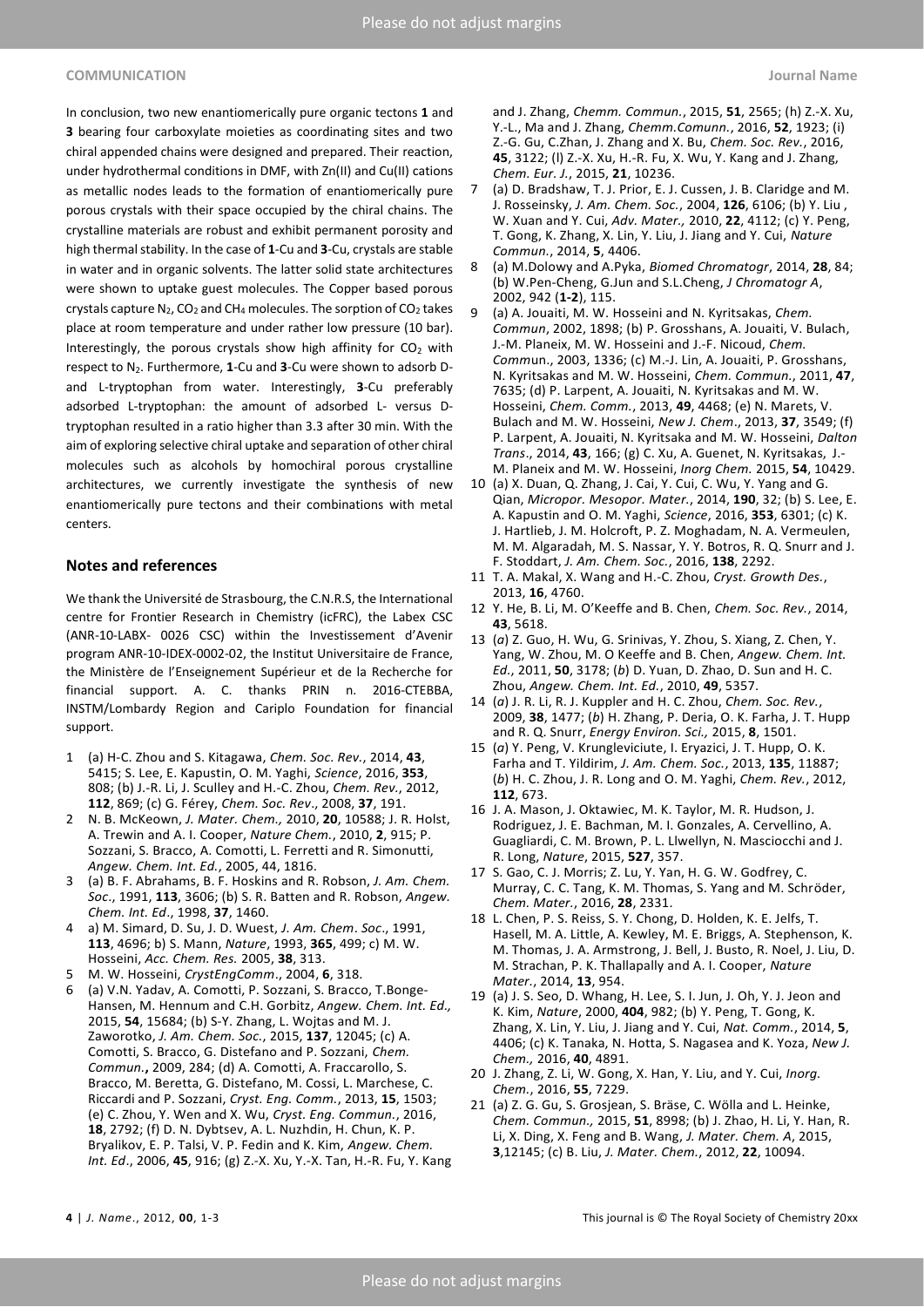22 P. E. Hare and E. Gil-Av, *Science*, 1979, **204**, 1226.